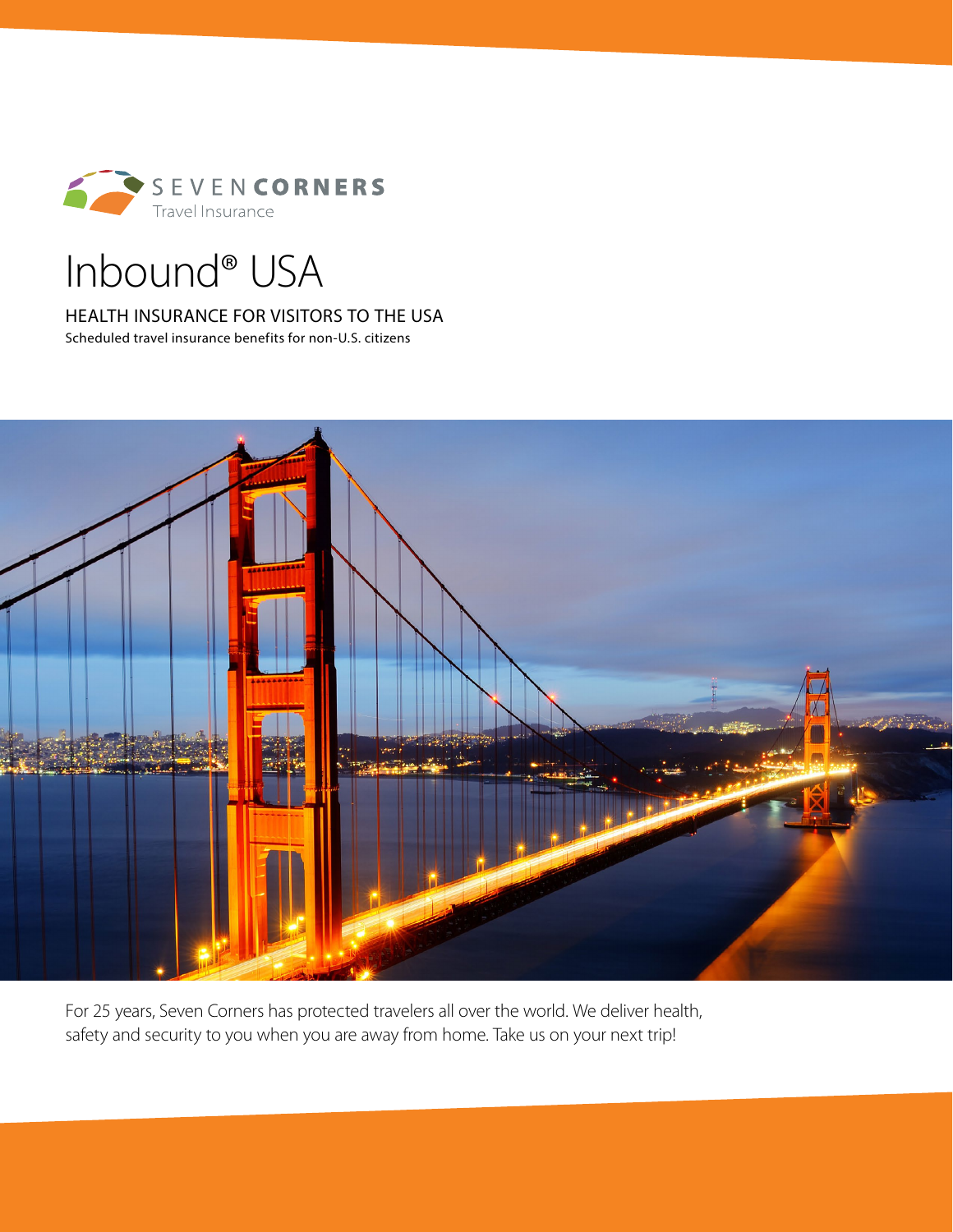

# Why do I need visitor health insurance?

Inbound USA provides health insurance for visitors to the USA. This travel insurance plan is important for several reasons:

- Your home country's health insurance may not cover you when you travel to the USA, which means you may have to pay for your medical care if you become sick or hurt on your trip.
- Medical expenses in the USA are some of the most expensive in the world, which makes visitors medical insurance an important part of any trip to the USA.
- Inbound USA provides scheduled benefit visitor insurance, which is priced affordably even for longer trips.
- 24/7 travel assistance services are included with Inbound USA. Our multilingual team can help you find a doctor and answer your benefit and travel questions.
- Inbound USA is also a great visitor health insurance choice for family members, like parents, who are traveling to the USA. You can buy coverage for them when they visit you.

#### **WHO CAN BUY AN INBOUND USA PLAN?**

The plan covers non-United States citizens who are traveling to the USA. You may buy coverage for yourself, your spouse, your children, and your traveling companions.

To be covered by the Inbound USA Basic and Inbound USA Choice plan, you must be at least 14 days of age and younger than 100 years of age.

To be covered by the Inbound USA Elite plan, you must be at least 14 days of age and younger than 70 years of age.

#### **WHERE CAN I TRAVEL?**

If you wish to buy this plan, your travel destination must be the USA. The plan provides limited coverage for travel to additional countries for trips that originate in the USA. See the International Travel Coverage section of this brochure for details.

#### Coverholder at LLOYD'S

#### **Underwriter**

You can feel confident with Inbound USA's strong financial backing through Certain Underwriters at Lloyd's, London<sup>1</sup> an established organization with an AM Best rating of A (Excellent). Your coverage will be there when you need it.



#### **Administrator**

Seven Corners will handle your insurance needs from start to finish. We will process your purchase, provide all documents, and handle any claims. In addition, our own 24/7 in-house travel assistance team, Seven Corners Assist, will handle your emergency or travel needs.

<sup>1</sup>In specific scenarios, coverage is provided by Tramont Insurance Company Limited. For details regarding Tramont, visit tramontinsurance.com.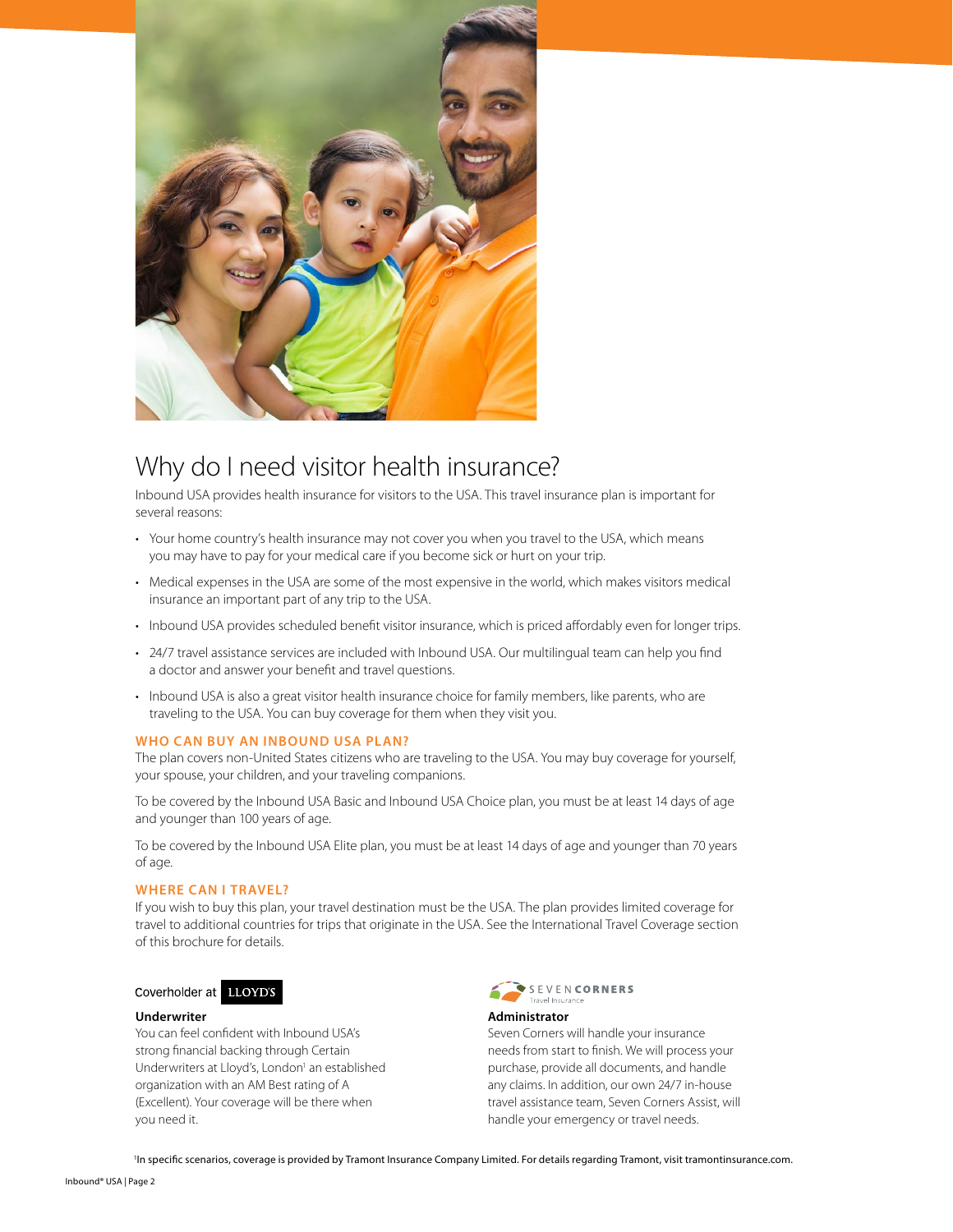# **Length of Coverage**

**Coverage Length** — Your coverage length may vary from 5 to 364 days for all three plan options. You can extend the Inbound USA Choice and Inbound USA Elite plans up to three years (1,092 days).

**Effective Date** — This is the start date of your plan, on the later of the following: 1) 12 a.m. the day after we receive your application and correct payment if you apply online ; 2) The moment you depart your home country; 3) 12 a.m. on the date you request on your application.

**Expiration Date** — This is the date coverage ends, which is the earliest of the following: 1) The moment you return to your home country (except for coverage provided by the Incidental Trips to Home Country benefit); 2) 11:59 p.m. on the date you reach the maximum period of coverage; 3) 11:59 p.m. on the date shown on your ID card; 4) 11:59 p.m. on the date that is the end of the period for which you paid premium; or 5) The moment you fail to be eligible for the plan.

*All times above refer to United States Eastern Time.* 

#### **EXTENDING YOUR COVERAGE**

**Inbound USA Basic** — If you initially buy less than 364 days of coverage, you may buy additional time at a minimum of five days to a total of 364 days. Your original effective date will be used to calculate your deductible, to determine if maximum coverage amounts have been reached, and to determine any pre-existing conditions.

**Inbound USA Choice and Elite** - If you initially buy less than 364 days of coverage, you may buy additional time at a minimum of five days to a total of 1,092 days (three 364-day periods). A new deductible will apply beginning the 365th day and again the 729th day, if applicable. Your original effective date (day one of your plan) will continue to be used to determine if maximum coverage amounts have been reached and to determine any pre-existing conditions.

#### How do I extend my plan?

We will email you a renewal notice before your coverage expires, giving you the option to extend your plan. A \$5 administrative fee is charged for each extension.

# **Refund of Premium/Cancellation**

We will refund your payment if we receive your written request for a refund before your effective date of coverage. If your request is received after your effective date, the unused portion of the plan cost may be refunded minus a \$25 cancellation fee, if you have not submitted any claims to Seven Corners.

# **Filing a Claim**

Send your itemized bill to Seven Corners within 90 days of service, along with a completed claim form. Payments can be converted to a currency of your choosing. You are responsible for your deductible and any non-eligible expenses. To find appropriate claims forms online visit **sevencorners.com/claims**

# **Geographic Restrictions**

**State Restrictions** — We cannot accept an address in Maryland, Washington, New York, South Dakota, and Colorado.

**Country Restrictions** — We cannot accept an address in Cuba, Islamic Republic of Iran, Syrian Arab Republic, United States Virgin Islands, Gambia, Ghana, Nigeria, and Sierra Leone.

**Destination Restrictions** — **For International Travel Coverage,** we cannot cover trips to Antarctica, Islamic Republic of Iran, Syrian Arab Republic, and Cuba.



### **SEVEN CORNERS ASSIST**

What happens if you are sick in an area without appropriate medical care?

If medically necessary, we will arrange and pay to evacuate you to the nearest appropriate medical facility.

**24/7 Travel Assistance –** We can provide local weather details, currency rates, embassy contact information, and interpreter referrals. We can also help with lost passport recovery, and pre-trip information including inoculation and visa requirements.

**24/7 Medical Assistance –** We can help you locate appropriate medical care and arrange second opinions, emergency medical evacuations, escorts, and medical record transfers.

Contact information for Seven Corners Assist is provided on your ID card. TOLL FREE 1-800-690-6295 **WORLDWIDE** 317-818-2808 COLLECT CALLS 317-818-2809

**customerservice@sevencorners.com**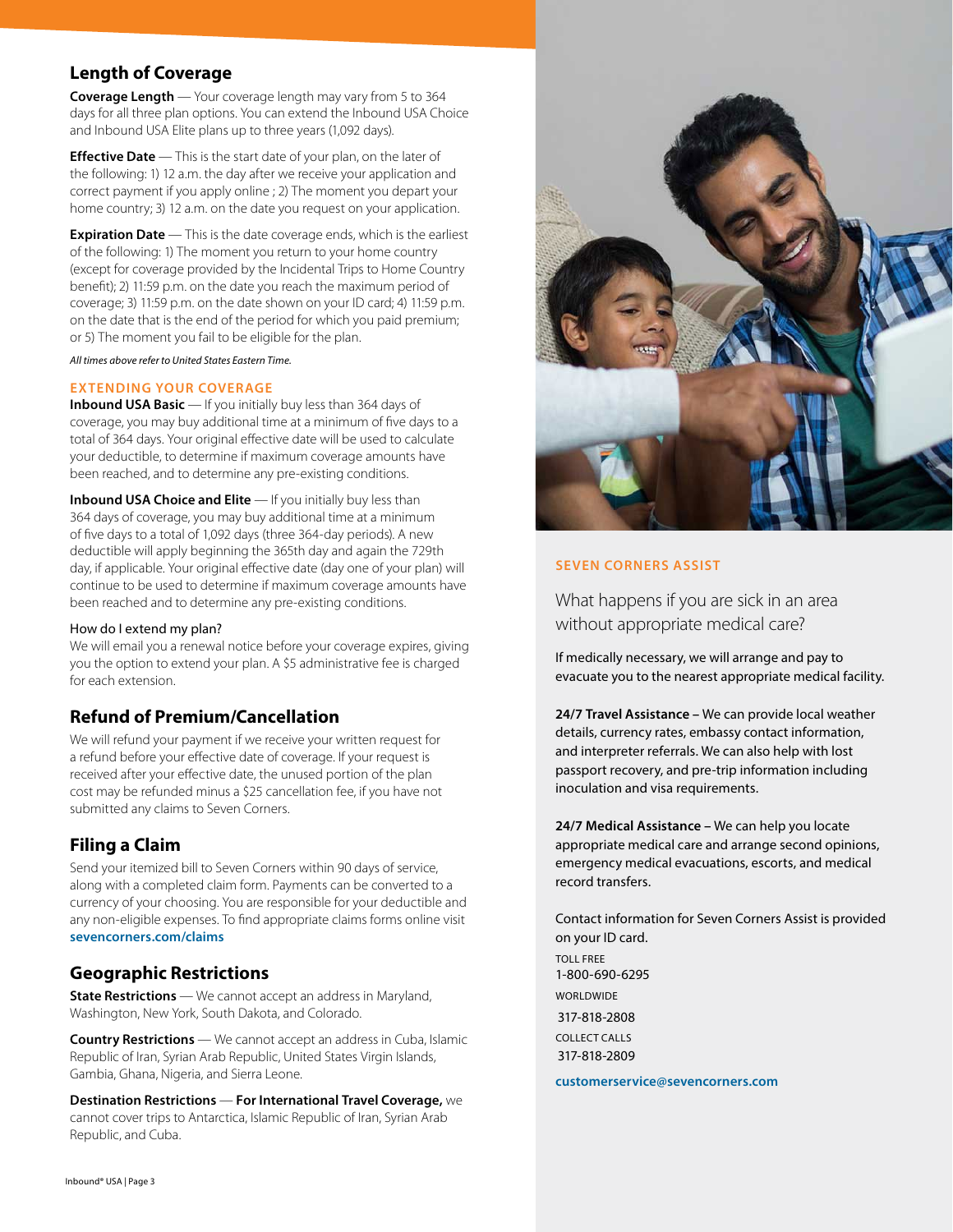

# **Pre-Certification**

#### **The following expenses must always be pre-certified for treatment in the United States:**

- 1. Outpatient surgeries or procedures;
- 2. Inpatient surgeries, procedures, or stays including those for rehabilitation;
- 3. Diagnostic procedures including MRI, MRA, CT, and PET Scans;
- 4. Chemotherapy;
- 5. Radiation therapy;
- 6. Physiotherapy (must include physician's recommendation and treatment plan); and
- 7. Extended Care Facility.

#### To comply with the pre-certification requirements, you must:

- 1. Contact Seven Corners Assist before the expense is incurred;
- 2. Comply with Seven Corners Assist's instructions;
- 3. Notify all medical providers of the pre-certification requirements and ask them to cooperate with Seven Corners Assist.

Once we pre-certify your expenses, we will review them to determine if they are covered by the plan.

If you do not comply with the pre-certification requirements:

- 1. Covered expenses will be reduced by \$500; and
- 2. The deductible will be subtracted from the remaining benefit amount.

#### **Pre-certification does not guarantee coverage, payment, or**

**reimbursement.** Eligibility, coverage, and payment or reimbursement is subject to the terms, conditions, provisions, and exclusions in the plan document.

# **WellCard™ Discounts & Services**

Lower your cost for these products and services and receive cash rewards:

- Prescription drugs save up to 50%
- Dental services save up to 45%
- Vision services save up to 50%
- Hearing aids
- Diabetic care & supplies
- Mail order vitamins
- Daily living products discounted rates for medical supplies and equipment

Share your free card with friends and family and use it even after your coverage ends. Visit **sevencorners.com/well-card** to learn more, locate participating providers and determine the available discounts. Information about WellCard will be included with your purchase documents.

*This card is not insurance and does not replace our existing networks.*

# **Finding Medical Providers**

**Inside the United States —** With the Inbound USA plan, you may seek treatment from any medical facility or provider you wish.

You can find a list of medical providers throughout the United States at **sevencorners.com/help/find-a-doctor** or by contacting Seven Corners Assist. You are not required to use providers from the list.

**Outside of the United States —** Seven Corners has a large international network of providers, and many of them have agreed to bill us direct for treatment they provide. We recommend you contact us for a referral, but you may seek treatment at any facility.

*Utilizing the network does not guarantee benefits or that the treating facility will bill Seven Corners direct. We do not guarantee payment to a facility or individual until we determine the expense is covered by the plan.* 

# **Important Information Regarding Your Coverage**

Please be aware this coverage is not a general health insurance plan, but an interim, limited benefit period, travel medical program intended for use while away from your home country.

This brochure is intended as a brief summary of benefits and services. It is not your plan document. If there is any difference between this brochure and your plan document, the provisions of the plan document will prevail. Benefits and premiums are subject to change.

It is your responsibility to maintain all records regarding travel history and age and provide necessary documents to Seven Corners to verify your eligibility for coverage.

#### **PPACA DISCLAIMER**

Patient Protection and Affordable Care Act: THIS IS NOT QUALIFYING HEALTH COVERAGE ("MINIMUM ESSENTIAL COVERAGE") THAT SATISFIES THE HEALTH CARE COVERAGE REQUIREMENT OF THE AFFORDABLE CARE ACT. IF YOU DON'T HAVE MINIMUM ESSENTIAL COVERAGE, YOU MAY OWE AN ADDITIONAL PAYMENT WITH YOUR TAXES.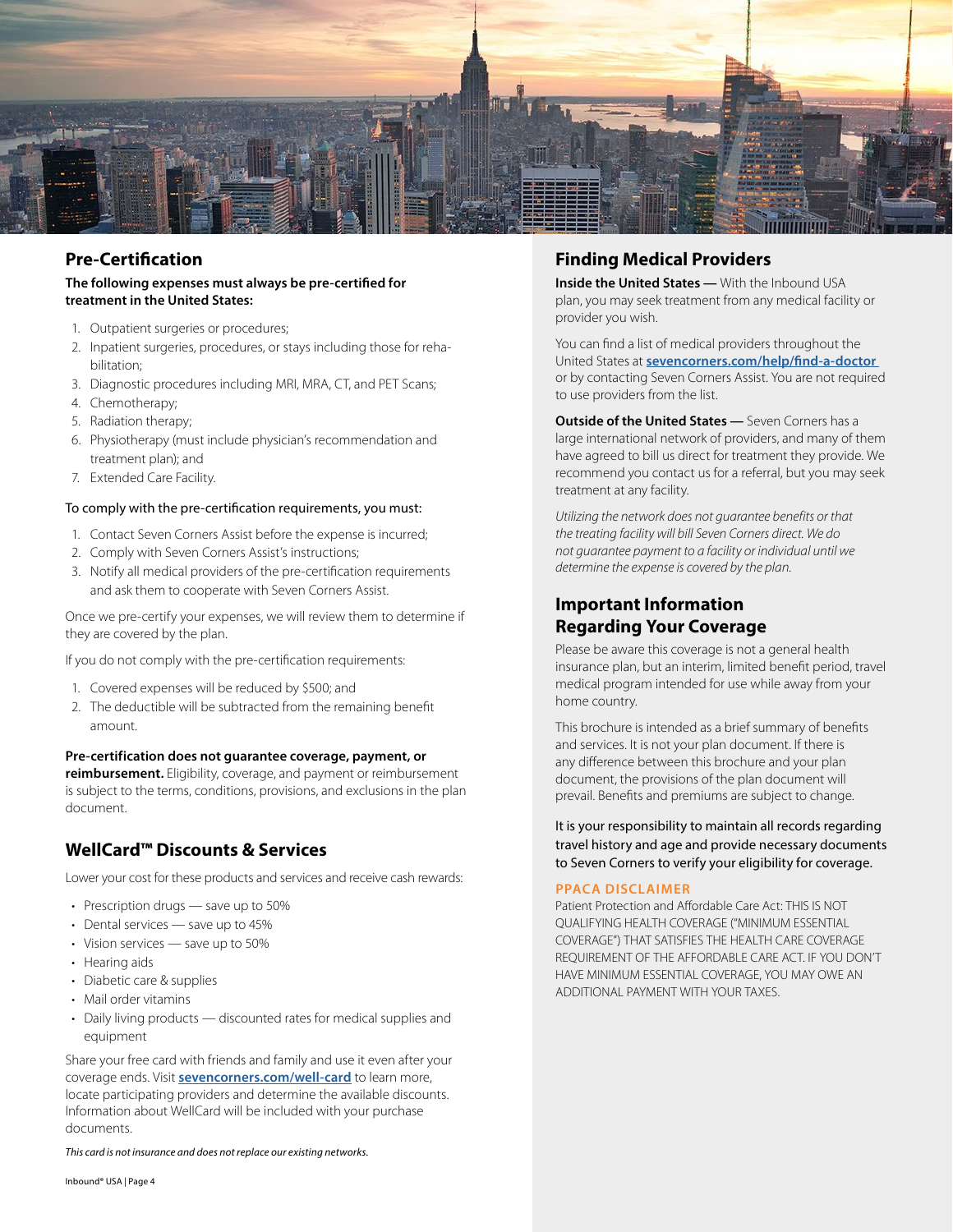# **Schedule of Benefits**

All benefits and plan costs are shown in United States dollar amounts. All medical and dental benefits are subject to the deductible. All benefits are per person, per injury or illness, unless otherwise noted. No coinsurance applies.

|                                                                                                                                                                                                                                                                                     | Inbound® Basic                                                                      | Inbound® Choice                                                                     | Inbound® Elite                                                                     |  |  |  |
|-------------------------------------------------------------------------------------------------------------------------------------------------------------------------------------------------------------------------------------------------------------------------------------|-------------------------------------------------------------------------------------|-------------------------------------------------------------------------------------|------------------------------------------------------------------------------------|--|--|--|
| <b>PLAN OPTIONS</b>                                                                                                                                                                                                                                                                 |                                                                                     |                                                                                     |                                                                                    |  |  |  |
| Coverage Length                                                                                                                                                                                                                                                                     | 5 days to 364 days                                                                  | 5 days to 364 days<br>(extend up to 1,092 days)                                     | 5 days to 364 days<br>(extend up to 1,092 days)                                    |  |  |  |
| Ages                                                                                                                                                                                                                                                                                | 14 days to age 99                                                                   | 14 days to age 99                                                                   | 14 days to age 69                                                                  |  |  |  |
| Benefit Period                                                                                                                                                                                                                                                                      | 180 Days                                                                            | 180 Days                                                                            | 180 Days                                                                           |  |  |  |
| <b>MEDICAL TREATMENT &amp; SERVICES</b>                                                                                                                                                                                                                                             |                                                                                     |                                                                                     |                                                                                    |  |  |  |
| Medical Maximum Options<br>(Per person, per Injury or Illness)                                                                                                                                                                                                                      | AGES 14 DAYS TO 69 YEARS<br>\$50,000; \$75,000; \$100,000; \$125,000;<br>\$150,000  | AGES 14 DAYS TO 69 YEARS<br>\$50,000; \$75,000; \$100,000; \$125,000;<br>\$150,000  | AGES 14 DAYS TO 69 YEARS<br>\$50,000; \$75,000; \$100,000; \$125,000;<br>\$150,000 |  |  |  |
|                                                                                                                                                                                                                                                                                     | AGES 70 TO 99 YEARS<br>\$50,000; \$75,000; \$100,000                                | AGES 70 TO 99 YEARS<br>\$50,000; \$75,000; \$100,000                                | AGES 70 TO 99 YEARS<br>N/A                                                         |  |  |  |
| Deductible Options                                                                                                                                                                                                                                                                  | AGES 14 DAYS TO 69 YEARS<br>\$0; \$50; \$100<br>AGES 70 TO 99 YEARS<br>\$100; \$200 | AGES 14 DAYS TO 69 YEARS<br>\$0; \$50; \$100<br>AGES 70 TO 99 YEARS<br>\$100; \$200 | AGES 14 DAYS TO 69 YEARS<br>\$0; \$50; \$100<br>AGES 70 TO 99 YEARS<br>N/A         |  |  |  |
| Hospital Room & Board, including<br>Laboratory Tests, X-Rays, Prescription<br>Medication, Extended Care Facility<br>and other Hospital<br>Miscellaneous Expenses                                                                                                                    | Up to \$1,000/day,<br>30 day maximum                                                | Up to \$2,000/day,<br>30 day maximum                                                | Up to \$3,000/day,<br>30 day maximum                                               |  |  |  |
| Hospital Intensive Care Unit                                                                                                                                                                                                                                                        | Additional \$500/day,<br>8 day maximum                                              | Additional \$750/day,<br>8 day maximum                                              | Additional \$1,000/day,<br>8 day maximum                                           |  |  |  |
| Surgery<br>(Inpatient & Outpatient)                                                                                                                                                                                                                                                 | Up to \$3,000                                                                       | Up to \$5,000                                                                       | Up to \$7,500                                                                      |  |  |  |
| Anesthetist<br>(Inpatient & Outpatient)                                                                                                                                                                                                                                             | Up to \$500                                                                         | Up to \$1,000                                                                       | Up to \$1,500                                                                      |  |  |  |
| Assistant Surgeon<br>(Inpatient & Outpatient)                                                                                                                                                                                                                                       | Up to \$500                                                                         | Up to \$1,000                                                                       | Up to \$1,500                                                                      |  |  |  |
| Physician Non-Surgical Visits,<br>including Urgent Care<br>(Inpatient & Outpatient)                                                                                                                                                                                                 | Up to \$50/visit, 1/day,<br>30 visits maximum                                       | Up to \$75/visit, 1/day,<br>30 visits maximum                                       | Up to \$100/visit, 1/day,<br>30 visits maximum                                     |  |  |  |
| Consulting Physician<br>when requested by attending<br>Physician                                                                                                                                                                                                                    | Up to \$250                                                                         | Up to \$500                                                                         | Up to \$750                                                                        |  |  |  |
| Private Duty Nursing                                                                                                                                                                                                                                                                | Up to \$500                                                                         | Up to \$650                                                                         | Up to \$800                                                                        |  |  |  |
| Pre-Admission Tests<br>within 7 days of Hospital admission                                                                                                                                                                                                                          | Up to \$750                                                                         | Up to \$1,000                                                                       | Up to \$1,500                                                                      |  |  |  |
| Diagnostic Basic<br>(X-ray & Laboratory Tests)                                                                                                                                                                                                                                      | Up to \$500                                                                         | Up to \$750                                                                         | Up to \$1,000                                                                      |  |  |  |
| Diagnostic Comprehensive<br>(PET, CAT, MRI)                                                                                                                                                                                                                                         | Up to \$750                                                                         | Up to \$1,250                                                                       | Up to \$1,750                                                                      |  |  |  |
| Hospital Emergency Room                                                                                                                                                                                                                                                             | Up to \$250                                                                         | Up to \$500                                                                         | Up to \$750                                                                        |  |  |  |
| Prescription Drugs                                                                                                                                                                                                                                                                  | Up to \$150 per Period of Coverage                                                  | Up to \$200 per Period of Coverage                                                  | Up to \$250 per Period of Coverage                                                 |  |  |  |
| Outpatient Surgical Facility<br>Day surgery miscellaneous, related<br>to Outpatient scheduled Surgery<br>performed at a Hospital or licensed<br>Outpatient Surgery center; including<br>the cost of the operating room,<br>anesthesia, drugs and medicines and<br>medical supplies. | Up to \$750                                                                         | Up to \$1,000                                                                       | Up to \$1,500                                                                      |  |  |  |

#### **OTHER TREATMENT & SERVICES**

| Ambulance Services Up to \$250                    | Up to $$500$  | Up to \$750   |
|---------------------------------------------------|---------------|---------------|
| Initial Orthopedic Prosthesis/Brace Up to \$1,000 | Up to \$1,250 | Up to \$1,500 |

*\*This benefit is only available if you purchase a minimum thirty (30) days of coverage. (Schedule continues on next page.)*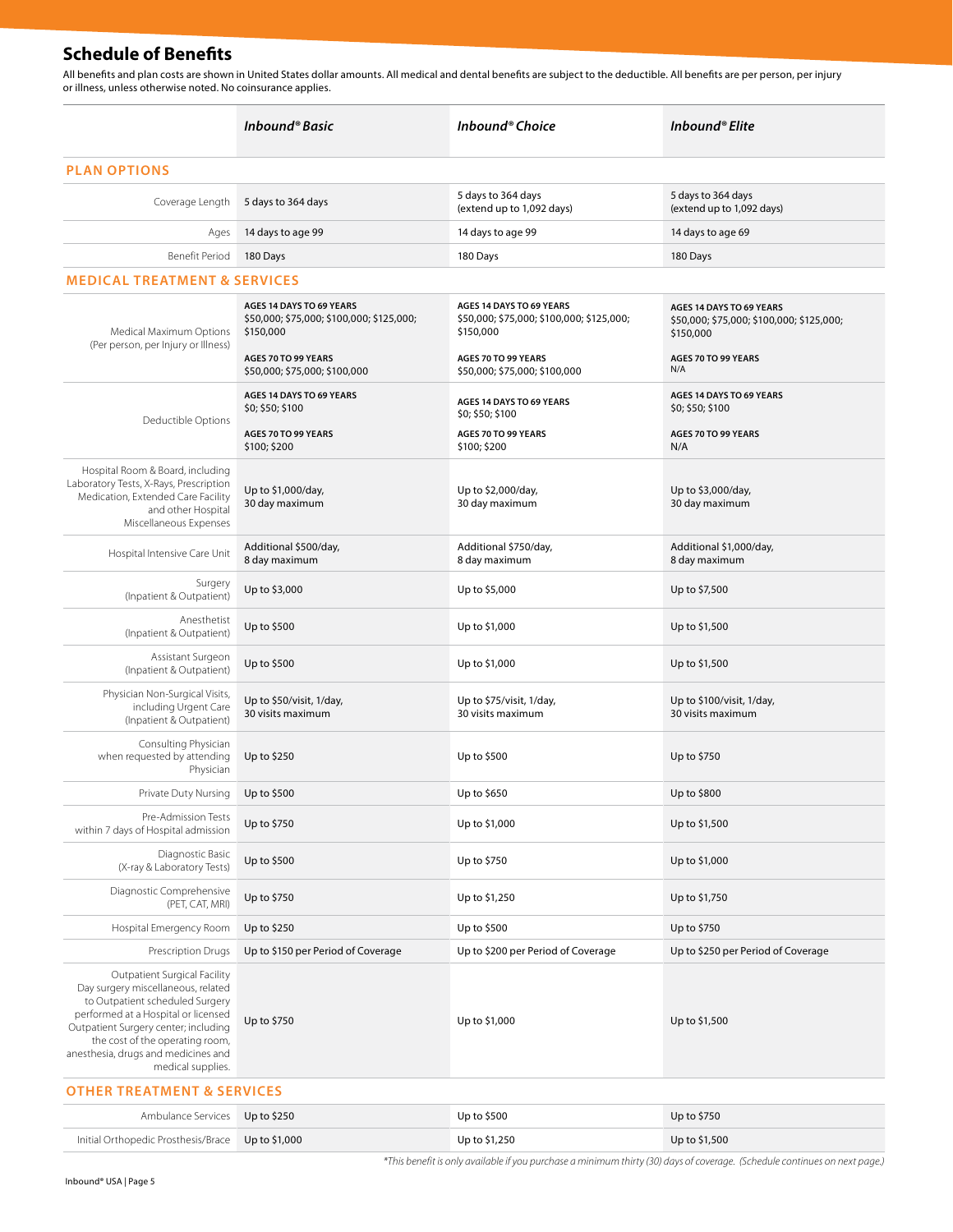# **Schedule of Benefits** *(continued)*

All benefits and plan costs are shown in United States dollar amounts. All medical and dental benefits are subject to the deductible. All benefits are per person, per injury or illness, unless otherwise noted. No coinsurance applies.

|                                                | Inbound® Basic                                                                     | Inbound® Choice                                                                    | Inbound® Elite                                                                     |  |  |  |
|------------------------------------------------|------------------------------------------------------------------------------------|------------------------------------------------------------------------------------|------------------------------------------------------------------------------------|--|--|--|
| <b>OTHER TREATMENT &amp; SERVICES</b>          |                                                                                    |                                                                                    |                                                                                    |  |  |  |
| Durable Medical Equipment                      | Up to \$1,200                                                                      | Up to \$1,500                                                                      | Up to \$1,700                                                                      |  |  |  |
| Chemotherapy and/or<br>Radiation Therapy       | Up to \$1,500                                                                      | Up to \$2,000                                                                      | Up to \$2,500                                                                      |  |  |  |
| Dental Emergency -<br>Accident Coverage        | Up to \$500                                                                        | Up to \$750                                                                        | Up to \$1,000                                                                      |  |  |  |
| Dental Emergency -<br>Sudden Relief of Pain*   | Up to \$500                                                                        | Up to \$750                                                                        | Up to \$1,000                                                                      |  |  |  |
| Mental & Nervous Disorder &<br>Substance Abuse | Same as any Illness                                                                | Same as any Illness                                                                | Same as any Illness                                                                |  |  |  |
| Physiotherapy<br>(Inpatient & Outpatient)      | Up to \$30/visit, 1/day,<br>12 visits maximum                                      | Up to \$40/visit, 1/day,<br>12 visits maximum                                      | Up to \$50/visit, 1/day,<br>12 visits maximum                                      |  |  |  |
| Emergency<br>Medical Evacuation                | \$100,000                                                                          | \$100,000                                                                          | \$100,000                                                                          |  |  |  |
| Return of Mortal Remains                       | \$20,000                                                                           | \$25,000                                                                           | \$30,000                                                                           |  |  |  |
| Local Cremation / Burial                       | \$5,000                                                                            | \$5,000                                                                            | \$5,000                                                                            |  |  |  |
| Terrorism                                      | \$25,000                                                                           | \$50,000                                                                           | \$50,000                                                                           |  |  |  |
| Incidental trips to Home Country*              | \$25,000                                                                           | \$50,000                                                                           | \$50,000                                                                           |  |  |  |
| Common Carrier AD&D                            | \$25,000 per Insured Person (aggregate<br>limit of \$125,000 per any one Accident) | \$25,000 per Insured Person (aggregate<br>limit of \$125,000 per any one Accident) | \$25,000 per Insured Person (aggregate limit<br>of \$125,000 per any one Accident) |  |  |  |
| International Travel Coverage*                 | Up to medical maximum                                                              | Up to medical maximum                                                              | Up to medical maximum                                                              |  |  |  |
|                                                | AGES 14 DAYS TO 69 YEARS<br>Up to \$50,000                                         | AGES 14 DAYS TO 69 YEARS<br>Up to \$75,000                                         | AGES 14 DAYS TO 69 YEARS<br>Up to \$100,000                                        |  |  |  |
| Acute Onset of<br>Pre-Existing Conditions      | AGES 70 TO 79 YEARS<br>Up to \$25,000                                              | AGES 70 TO 79 YEARS<br>Up to \$25,000                                              | AGES 70 TO 99 YEARS<br>N/A                                                         |  |  |  |
|                                                | <b>AGE 80 AND OLDER</b><br>N/A                                                     | <b>AGE 80 AND OLDER</b><br>N/A                                                     |                                                                                    |  |  |  |

**Benefit Period** — This is the amount of time (180 days) you have from the date of your injury or illness to receive treatment. If your coverage ends during your benefit period, you can still receive treatment if you are outside your home country.

**Medical Coverage** — We cover injuries and illnesses that occur during your coverage period. Benefits are paid in excess of your deductible up to the medical treatment and services maximum shown in the schedule of benefits. Initial treatment must occur within 30 days of the date of injury or onset of illness.

**Dental Emergency Accident Coverage** — The plan can pay for emergency treatment to repair or replace sound natural teeth damaged because of an accidental injury caused by external contact with a foreign object. You are not covered if you break a tooth while eating or biting into a foreign object.

**Dental Sudden Relief of Pain** — The plan can pay for emergency treatment for the relief of pain to sound natural teeth.

**Return of Mortal Remains\*\*** — We can pay reasonable expenses for embalming, a minimally-necessary container for transportation, shipping costs, and government authorizations to return your remains to your home country if you die while outside your home country. The plan pays regardless of whether your death is related to a pre-existing condition. You cannot use this benefit if you use the Local Cremation or Burial benefit.

*\*This benefit is only available if you purchase a minimum thirty (30) days of coverage.* **Benefit Highlights**

**Local Cremation or Burial\*\*** — This benefit can pay reasonable expenses for the preparation and either your local burial or cremation if you die while outside your home country. The plan pays regardless of whether your death is related to a pre-existing condition. You cannot use this benefit if you use the Return of Mortal Remains benefit.

**Emergency Medical Evacuation\*\*** — If medically necessary, we will pay and arrange to transport you to the nearest adequate medical facilities.

**Terrorism** — If you are injured as a result of terrorist activity, we will provide medical benefits if the following conditions are met:

1) You have no direct or indirect involvement in the terrorist activity.

2) The Terrorist Activity is not in a country/location where the U.S. government has issued a Level 3 Terrorism, Level 3 Civil Unrest, or any Level 4 Travel Advisory or the appropriate authorities of your host country or your home country have issued similar warnings, any of which have been in effect within 6 months before your date of arrival.

3) You departed the country/location following the date a warning to leave was issued by the U.S. government or the appropriate authorities of your host country or your home country.

*\*\* These benefits must be arranged by Seven Corners Assist. Failure to use Seven Corners Assist will result in the denial of benefits.*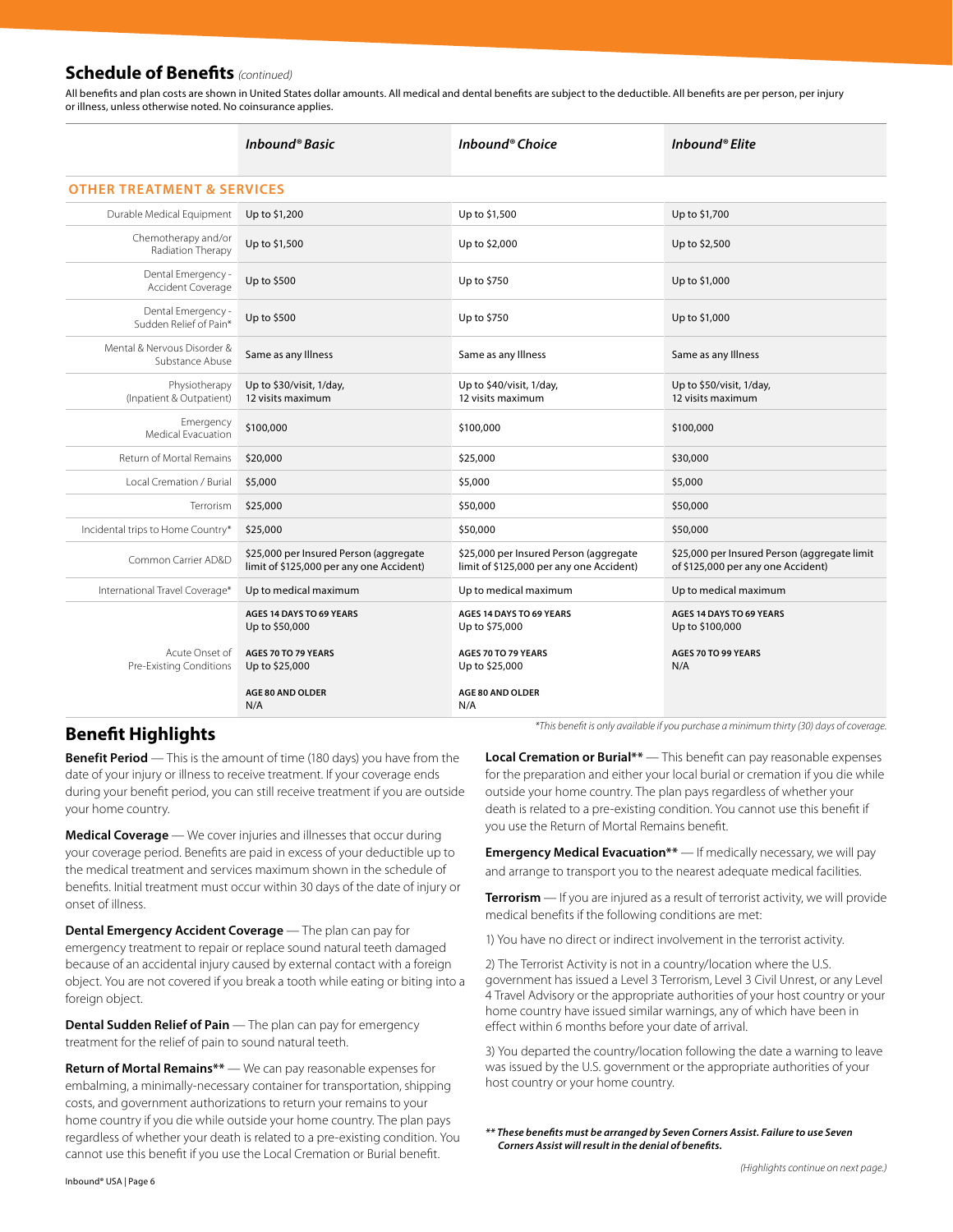# **Benefit Highlights** *(continued)*

**Incidental Trips to Home Country** — This covers an illness or injury that begins on an incidental trip in your home country. You earn covered days at home at approximately 5 days per month up to 60 days for every 364 days of purchased coverage. Unused days do not carry over to a subsequent 364-day period. It does not cover pre-existing conditions or an illness or injury that began while you were outside your home country.

**International Travel Coverage** — The benefit can cover you up to 14 days when you travel to countries other than the United States. It does not cover travel to your home country, and it does not extend after your expiration date. This benefit must be used during your current period of coverage, and the trip must originate in the United States.

**Common Carrier Accidental Death & Dismemberment (AD&D)** — This benefit pays funds if you die because of an injury caused by an accident that occurred while you were a passenger on a common carrier. A common carrier is a public air conveyance that transports passengers for hire.

**Acute Onset of a Pre-existing Condition Benefit** — This benefit provides coverage by waiving the exclusion for pre-existing conditions. (See section 7a in the plan document.) This waiver applies for eligible medical expenses for the first acute onset of a pre-existing condition during your coverage period if you are a non-United States resident.

The waiver is subject to you paying the deductible.

Coverage for an acute onset of a pre-existing condition ends on the earlier of:

(1) the condition no longer being considered acute or

(2) Your discharge from the hospital.

There is no coverage for an acute onset that occurs during an incidental trip to your home country.

## **Excess Insurance**

All coverages except Common Carrier Accidental Death & Dismemberment are in excess of all other insurance or similar benefit programs and shall apply only when such benefits thereunder are exhausted. This Plan is secondary coverage to any other insurance. Such other insurance or similar benefit programs may include, but are not limited to, membership benefit; workers' compensation benefits or programs; government programs; group or blanket coverage; prepayment coverage; union, labor, or employee plans; socialized insurance program or program otherwise required by law or statute; automobile insurance; or third-party liability insurance.

# **Pre-existing Conditions**

#### **What is a Pre-existing Condition?**

It is any medical condition, sickness, injury, illness, disease, mental illness or mental or nervous disorder, including congenital, chronic, subsequent, or recurring complications or related or resulting consequences that existed with reasonable medical certainty when you bought the plan or any time in the 36 months before your coverage on this plan began, whether or not previously manifested, symptomatic, known, diagnosed, treated, or disclosed.

This includes, but is not limited to, any medical condition, sickness, injury, illness, disease, mental illness, or mental or nervous disorder for which medical advice, diagnosis, care, or treatment was recommended or received or for which a reasonably prudent person would have sought treatment during the 36 months immediately preceding the start date of this plan.

#### **How do we cover Pre-existing Conditions?**

Typically, travel insurance plans do not cover pre-existing conditions. We cover them on Inbound USA through the Acute Onset of a Pre-existing Condition benefit.

#### **Acute Onset of a Pre-existing Condition**

*See the schedule of benefits for details including dollar amounts and age restrictions. Coverage varies by age and plan.* 

*See the Acute Onset of a Pre-existing Condition benefit section to learn how the coverage works.*

#### **What is an Acute Onset of a Pre-existing Condition?**

It is a sudden and unexpected outbreak or recurrence of a pre-existing condition that occurs spontaneously and without advance warning in the form of physician recommendations or symptoms and requires urgent care.

To be covered by this benefit, the following are required: (1) The acute onset must occur after the plan's effective date and prior to the age limit shown in the Schedule of Benefits. (2) Treatment must be obtained within 24 hours of the sudden and unexpected outbreak or recurrence. (3) Covered expenses must be incurred in the U.S.

There is no coverage for known, scheduled, required, or expected medical care, drugs, or treatments existent or necessary before your arrival in the U.S. and before your plan begins.

There is no coverage for treatment for which you have traveled or conditions for which travel was undertaken after your physician limited or restricted travel.

A pre-existing condition that is congenital or that gradually becomes worse over time is not an Acute Onset of a Pre-Existing Condition. A pre-existing condition will not be considered an Acute Onset of a Pre-Existing Condition if, during the 30 days prior to the acute event, you had a change in prescription or treatment for a diagnosis related to the acute event.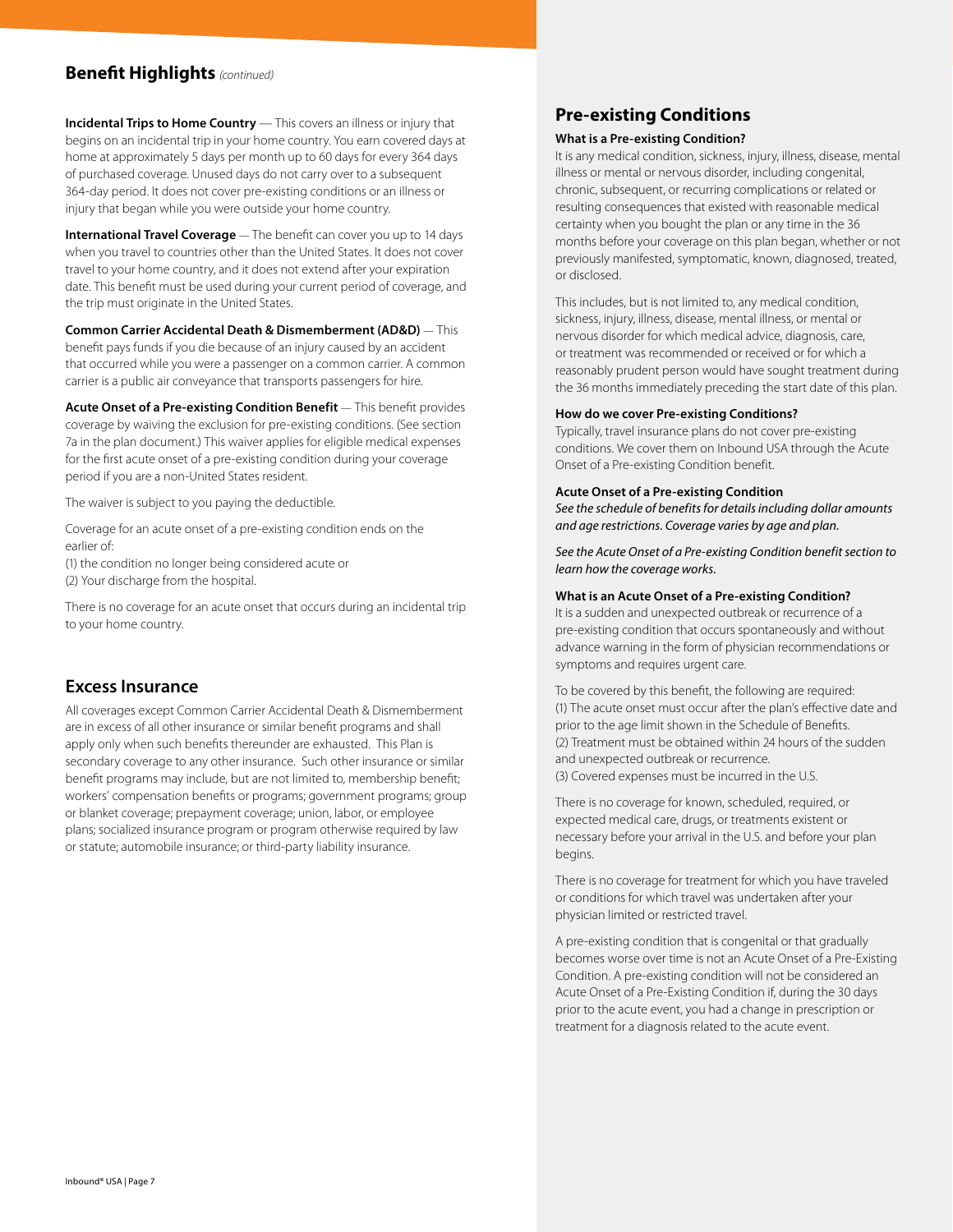# **Exclusions**

Unless otherwise specifically provided for in the plan document, the coverage provided by the Certificate under Medical Covered Expenses, Ambulance Services, Incidental Trips to Home Country, Acute Onset of Pre-Existing Conditions, Dental Emergency (Sudden Relief of Pain), Dental Emergency (Accident Coverage) Emergency Medical Evacuation, Return of Mortal Remains, Local Burial or Cremation, Terrorist Activity, Common Carrier Accidental Death ad Dismemberment, and International Travel Coverage excludes expenses that are for, resulting from, related to, or incurred for the following:

- Pre-Existing Condition(s) except as waived under except as waived under Acute Onset of Pre-Existing Condition(s); Return of Mortal Remains and Local Burial or Cremation in the plan document;
- Claims not received by the Company or Administrator within ninety (90) days of the date of service;
- Treatment that is Investigational, Experimental, or for research purposes;
- Treatment, services, or supplies that are not administered by or under the supervision of a Physician or Surgeon and products that can be purchased without a Physician's or Surgeon's prescription;
- Routine physicals, inoculations, or other examinations or tests conducted when there is no objective indications or impairments in normal health;
- Chiropractic care or acupuncture;
- Services, supplies, medications, testing, or Treatment prescribed, performed, or provided by a Relative or Immediate Family Member;
- False teeth, dentures, dental appliances, dental expenses, normal ear or hearing tests, hearing aids, hearing implants, eye refractions, eye examinations for prescribing corrective lenses or eye-glasses unless caused by Accidental Injury, eyeglasses, contact lenses, or eye surgery when the primary purpose is to correct nearsightedness, farsightedness, or astigmatism;
- Replacement of artificial limbs, eyes, larynx, and orthotic appliances;
- Custodial Care, Educational or Rehabilitative Care, or any Treatment in any establishment for the care of the aged;
- Vocational, occupational, sleep, speech, recreational, art, or music therapy;
- Pregnancy, Illness or complications from Pregnancy, childbirth, abortion, miscarriage including that resulting from an Accident, postnatal care, preventing conception or childbirth, artificial insemination, infertility, impotency, sexual dysfunction, or sterilization or reversal thereof;
- Sleep apnea or other sleep disorders;
- Mental and Nervous Disorders unless specifically covered herein, Rest Cures, learning disabilities, attitudinal disorders, or disciplinary problems;
- Congenital abnormalities and conditions arising out of or resulting therefrom.
- Temporomandibular joint;
- Occupational Diseases;
- Exposure to non-medical nuclear radiation or radioactive materials;
- Sexually transmitted diseases, venereal diseases, and conditions and any consequences thereof;
- Acquired Immune Deficiency Syndrome (AIDS), AIDS-Related Complex (ARC), or the Human Immunodeficiency Virus (HIV);
- Human organ or tissue transplants.
- Exercise programs whether prescribed or recommended by a Physician or therapist;
- Weight reduction programs or the surgical Treatment of obesity including, but not limited to, wiring of the teeth and all forms of intestinal bypass Surgery;
- Cosmetic or plastic Surgery including deviated nasal septum; modifications of Your physical body intended to improve Your psychological, mental, or emotional well-being including, but not limited to, sex-change Surgery;
- Acne, moles, skin tags, disease of sebaceous glands, seborrhea, sebaceous cyst, unspecified disease of the sebaceous glands, hypertrophic and atrophic conditions of skin, nevus;
- Hazardous Activities;
- Injuries sustained while participating in professional Athletics, amateur Athletics, or interscholastic Athletics including, but not limited to, events, games, matches, practice, training camps, sport camps, conditioning, and any other activity related thereto and excluding non-competitive, recreational, or intramural activities;
- Abuse, misuse, illegal use, overuse, or being under the influence of alcohol, drugs, chemicals, or narcotic agents unless administered under the advice of a Physician and taken in accordance with the proper dosing as directed by the Physician;
- Suicide or any attempt thereof; self-destruction or any attempt thereof; or any intentionally self-inflicted Injury or Illness;
- Terrorist Activity except as provided in the plan document; War, Hostilities, or War-Like Operations;
- Commission of a criminal offense or any other criminal or illegal activity as defined by the local governing body;
- You unreasonably fail or refuse to depart a country or location following the date a warning to leave that country or location is issued by the United States government or similar warnings issued by other appropriate authorities of either Your Host Country or Your Home Country;
- Service in the military, naval, coast guard, or air service of any country or while on duty as a member of a police force or unit;
- Treatment paid for or furnished under any other individual, government, or group policy or Expenses incurred at no cost to You;
- You while in Your Home Country unless covered under Incidental Trips to Home Country in the plan document;
- Conditions for which travel was undertaken to seek Treatment after Your Physician has limited or restricted travel;
- Travel accommodations;
- Injury sustained while You are riding as a pilot, student pilot, operator, or crew member, in or on, boarding or alighting, from any type of aircraft;
- Injury sustained while You are riding as a passenger in any aircraft (i) not having a current and valid Airworthy Certificate and (ii) not piloted by a person who holds a valid and current certificate of competency for piloting such aircraft;
- Flying in any aircraft being used for acrobatic or stunt flying, racing, endurance tests, rocket-propelled aircraft, crop dusting or seeding or spraying, firefighting, exploration, pipe or power line inspection, any form of hunting or herding, aerial photography, banner towing, or any experimental purpose;
- Participating in contests of speed or riding or driving in any type of competition; and
- Charges incurred for treatment or surgeries which are Experimental/ Investigational, or for research purposes; expenses which are non-medical in nature, expenses for Custodial Care, vocational, speech, recreational or music therapy.